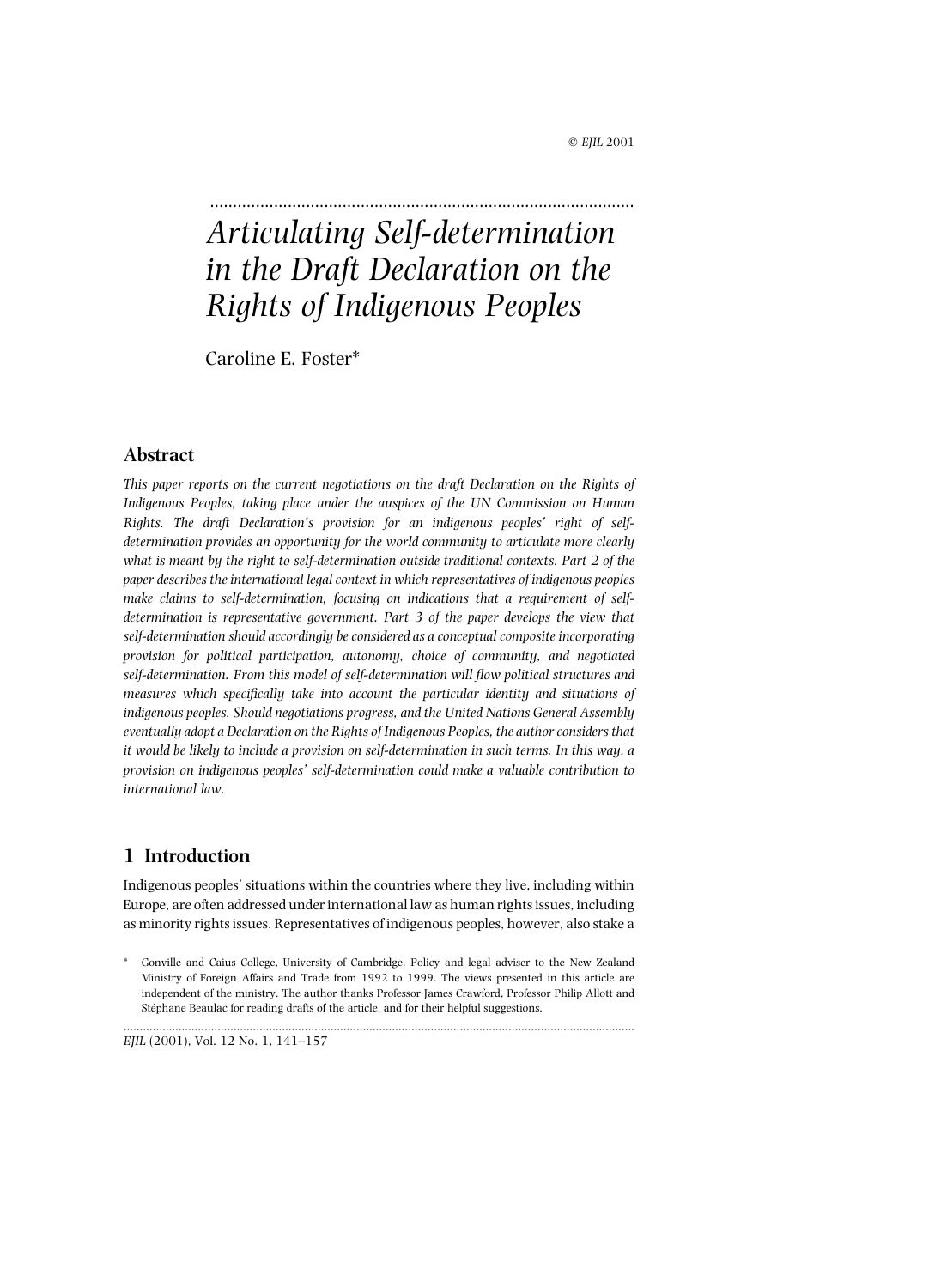claim to 'self-determination', as a foundation for all the human rights to which they are entitled. 'Self-determination' is the idea of a community's right to control its own future, and thus physically to survive and prosper to the fullest extent possible. A community's power of 'self-determination' is perceived as a crucial aspect of its identity, and so also, in holistic terms, of its health and survival. When the phrase 'self-determination' is part of a community's political lexicon it therefore becomes a very powerful expression, and carries great hope for the birth of physical changes in a community's circumstances.

This paper reviews the question of indigenous peoples' self-determination in the light of discussions in the UN Working Group on the Draft Declaration on the Rights of Indigenous Peoples, set up by the Commission on Human Rights in 1995. The paper takes the view that indigenous peoples may indeed be entitled in law to selfdetermination. If this entitlement becomes a right recognized in the Declaration on the Rights of Indigenous Peoples, the international legal understanding of self-determination outside traditional contexts stands to be clarified in the process. The issue of indigenous peoples' self-determination should be considered in this broad light.

Part 2 below describes the international legal context in which representatives of indigenous peoples make claims to self-determination. Part 3 identifies a number of starting points for further discussion of indigenous peoples' self-determination. The paper argues that self-determination as established under international law can be understood to require representative government. This in turn requires genuine avenues for political participation by individuals and by communities on the basis of their distinct identities. We must begin to consider self-determination as a complex conceptual composite addressing these issues as they relate to the functioning of societies.

Article 3 of the draft Declaration on the Rights of Indigenous Peoples reads:

Indigenous peoples have the right to self-determination. By virtue of that right they freely determine their political status and freely pursue their economic, social and cultural development.<sup>1</sup>

The text is the same as Article 1 of the International Covenant on Civil and Political Rights and the International Covenant on Economic, Social and Cultural Rights, with the replacement of 'All peoples' by 'Indigenous peoples'. Apart from that one change, the draft Article consists of accepted language on the rights of peoples to selfdetermination. The reference to self-determination is a product of intense discussions with focused input from representatives of indigenous peoples.

The text of the draft Declaration was developed over a 10-year period by the United Nations Working Group on Indigenous Populations (WGIP), a group of five experts chaired by Professor Erica Irene Daes. Indigenous people travelled to Geneva every year to attend the WGIP sessions and to contribute to work on the draft Declaration. The draft Declaration includes a right to self-determination largely because representatives of indigenous peoples participating in this process emphasized that they placed

 $1$  UN Doc. E/CN.4/Sub.2/1994/2.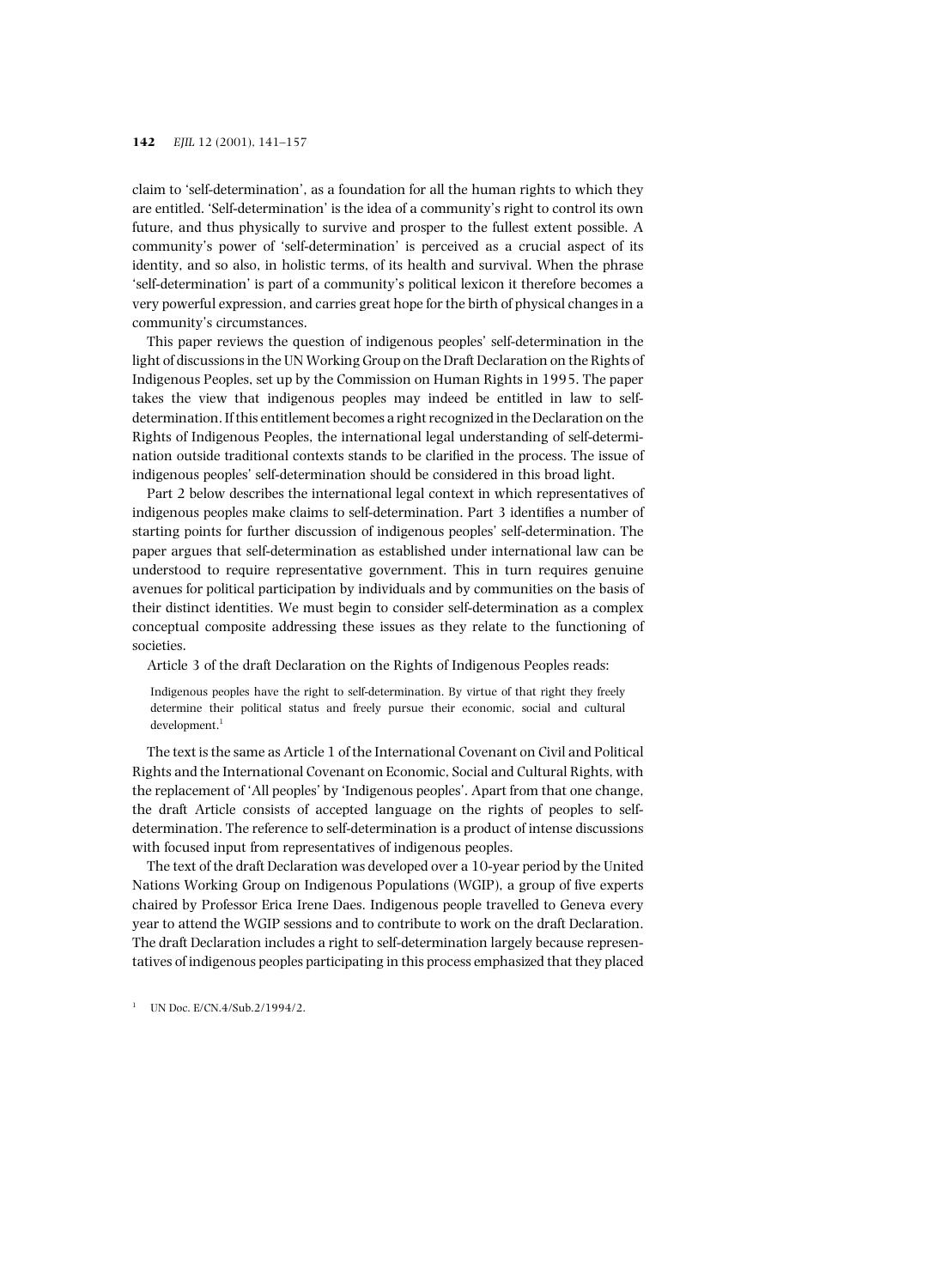great importance on such a right. When the WGIP completed its work on the draft Declaration in 1994, the Commission on Human Rights (CHR) set up an intersessional working group to elaborate a draft Declaration on the Rights of Indigenous Peoples, taking into account the WGIP draft. $<sup>2</sup>$  As a working group of the CHR, the</sup> group's membership consists of governments, although a unique procedure was set up to enable indigenous peoples' representatives to participate in an observer capacity.

The drafting process offers to international law an opportunity to explore and develop the legal concept of self-determination so that it becomes closer to ideas of 'self-determination' in the community, including as conceived by representatives of indigenous peoples attending the intersessional working group of the CHR. The challenge lies in understanding how strongly felt ideas of what is meant by 'self-determination' can be reconciled with a legal provision for self-determination in a Declaration dealing with the rights of indigenous peoples.

## **2 The Development of Self-determination in International Law**

As Koskenniemi has observed, attempting to identify consistency in the application of self-determination is extraordinarily difficult.<sup>3</sup> We must accept that in different situations self-determination has had different meanings. The language of selfdetermination has been employed in certain specific contexts: the self-determination of dependent or colonial peoples and of peoples under alien domination or foreign military occupation; the self-determination of racial groups suffering oppression in the nature of apartheid; and the ongoing self-determination of the whole population of a state. The last of these categories is particularly significant. Self-determination requires states to be governed by representative means. Accordingly, a government's policies should reflect the nature and interests of both the population of the state as a whole and of the peoples who are part of the population. The processes of self-determination considered in Part 3 below should facilitate the adoption of policies which are appropriate and successful for different peoples in states, including indigenous peoples.

Inclusion of the 'self-determination of peoples' in the UN Charter indicates the significant place the idea of 'self-determination' takes in the consciousness of international society. Self-determination appears in Articles 1 and 55 of the Charter. United Nations Special Rapporteur Aureliu Cristescu carried out a broad-ranging review of the historical and current development of self-determination in 1981. Cristescu noted that, according to the advice of the UNCIO Secretariat, the term 'peoples' was used in the phrase 'self-determination of peoples' in the UN Charter because it was in common usage in this context and no other term seemed

<sup>2</sup> CHR Resolution 1995/32, 3 March 1995.

<sup>3</sup> Koskenniemi, 'National Self-Determination Today: Problems of Legal Theory and Practice', 43 *ICLQ* (1994) 241, at 249.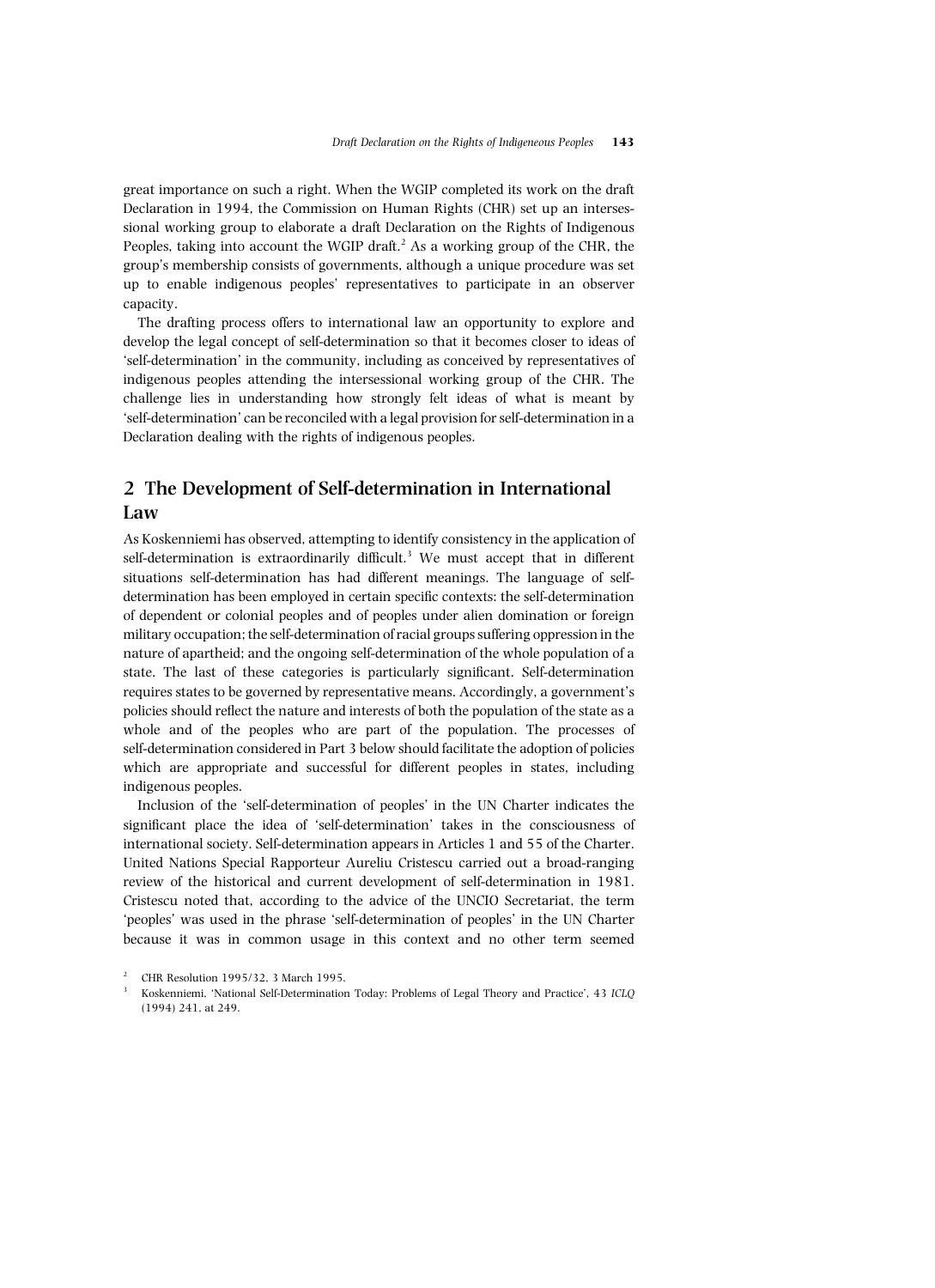appropriate. 'Peoples' was considered to be a comprehensive term which could include 'nations and States'. <sup>4</sup> Cristescu also reached the conclusion that, apart from the UNCIO Secretariat's advice:

it will be found that there is no accepted definition of the word 'people' and no way of defining it with certainty. . . There is no text or recognized definition from which to determine what is a 'people' possessing the right in question.<sup>5</sup>

Yet the idea that the reference to 'peoples' in the Charter could include ethnic groups within states and, specifically, indigenous peoples has always been around. The Belgian representative at the Charter negotiations later wrote that at the time the Charter was negotiated:

No one proposed that in the future provisions of a general scope would extend only to the territories traditionally considered as colonies or protectorates, and that the indigenous populations of the American, African and Asian States would from that time on be excluded from these provisions.<sup>6</sup>

The Charter provisions offer an umbrella under which an increasingly broad range of international legal understandings about self-determination take shelter. However, the references to self-determination in the Charter are general in nature and do not provide any detail about how it is to be implemented.

On the face of it, nor does self-determination's history as an international legal concept used in the context of decolonization greatly assist. However, underlying issues in decolonization, including a people's self-identification as a group and its degree of control over political structures and processes, may remain relevant, as can be seen from the discussion in Part 3 below.

The Declaration on the Granting of Independence to Colonial Countries and Peoples was adopted by the UN General Assembly on 14 December 1960, in Resolution 1514. The second operative paragraph set down the text later used in common Article 1 of the International Covenant on Civil and Political Rights and the International Covenant on Economic, Social and Cultural Rights. The fifth operative paragraph of Resolution 1514 stated that:

Immediate steps shall be taken, in Trust and Non-Self-Governing Territories or all other territories which have not yet attained independence, to transfer all powers to the peoples of those territories, without any conditions or reservations, in accordance with their freely expressed will and desire, without any distinction as to race, creed or colour, in order to enable them to enjoy complete independence and freedom.

As is well known, the following day, 15 December 1960, the General Assembly also adopted Resolution 1541, which dealt with non-self-governing territories and the

- <sup>4</sup> Aureliu Cristescu, UN Special Rapporteur, 'The Right to Self-Determination: Historical and Current Development on the Basis of United Nations Instruments', UN Doc. E/CN.4/Sub.2/404/Rev.1, para. 45 (author's translation).
- <sup>5</sup> *Ibid*, at para. 269.
- <sup>6</sup> Van Langenhove, 'Le Problème de la protection des aborigènes aux Nations Unies', 89 *Recueil des Cours* (1956) 321, at 404.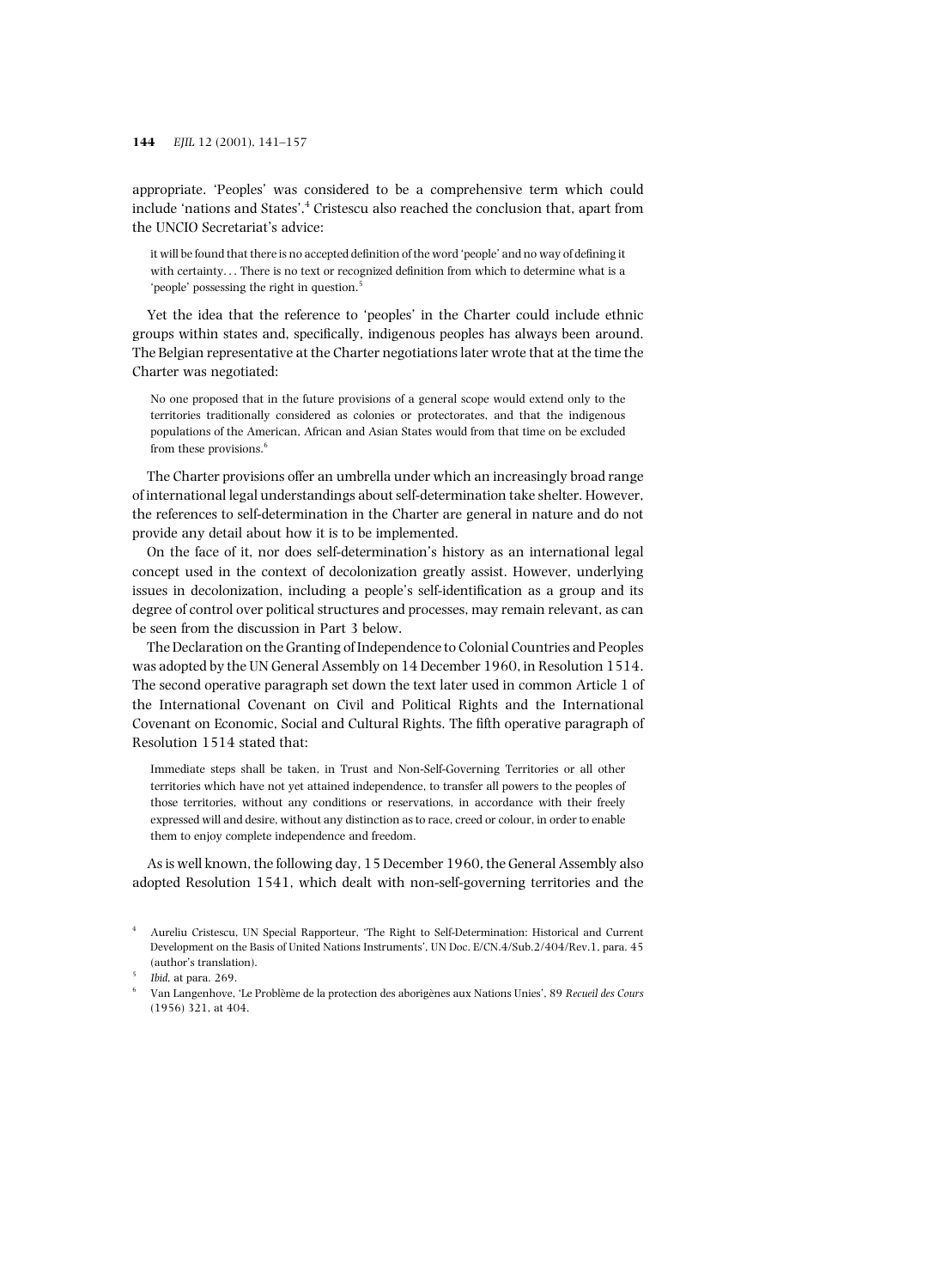implementation of Chapter XI of the Charter. The Resolution was entitled 'Principles which should guide members in determining whether or not an obligation exists to transmit the information called for under Article 73e of the Charter'. Resolution 1541 focused on territories which were geographically separate and ethnically or culturally distinct from the country administering them. Principle VI of the Resolution stated that:

A Non-Self-Governing Territory can be said to have reached a full measure of self-government

- by:
- (a) Emergence as a sovereign independent State;
- (b) Free association with an independent State; or
- (c) Integration with an independent State.

Although in precise terms their implementation is differently described in Resolutions 1514 and 1541, in practice the concept of self-government and the principle of self-determination have each blended into the development of the other.<sup>7</sup>

Self-determination as understood in the particular context of decolonization accounts for governments' concerns that recognizing a group's right to selfdetermination may legitimize secession. International law on the territorial integrity and political unity of states should, as a general matter, pre-empt such concerns from a strictly legal point of view.<sup>8</sup> Yet there is an uneasy relationship between international law on the territorial integrity of states and the political reality when secession does occur. It is easy to understand that even though international law respects the territorial integrity of states, that may not remove all anxiety for governments where secessionist moves are a real possibility in political terms. However, it is quite clear that the right of self-determination as described in the context of decolonization is not intended to be a right to which indigenous peoples would be entitled in separation from the rest of the population of the territories they inhabit.

The 1966 Human Rights Covenants and the 1970 Friendly Relations Declaration provide a context, however, in which a right of self-determination which could be claimed by indigenous peoples begins to take a more particular and meaningful shape. As referred to above, common Article 1(1) of the International Covenant on Civil and Political Rights and the International Covenant on Economic, Social and Cultural Rights reads:

All peoples have the right of self-determination. By virtue of that right they freely determine their political status and freely pursue their economic, social and cultural development.

- <sup>7</sup> This is reflected in the 1970 Friendly Relations Declaration, referred to below, which states that: 'The establishment of a sovereign and independent State, the free association or integration with an independent State or the emergence into any other political status freely determined by a people constitute modes of implementing the right of self-determination by that People.' See also the *Western Sahara* Advisory Opinion, ICJ Reports (1975) 12, at 31–36, and *Oppenheim's International Law* (R. Jennings and A. Watts eds, 9th ed., 1992) 285.
- <sup>8</sup> See operative paragraph 6 of Resolution 1514 and the safeguard clause in the 1970 Friendly Relations Declaration, referred to below. In respect of particular cases, international law on the legality of secession should be consulted.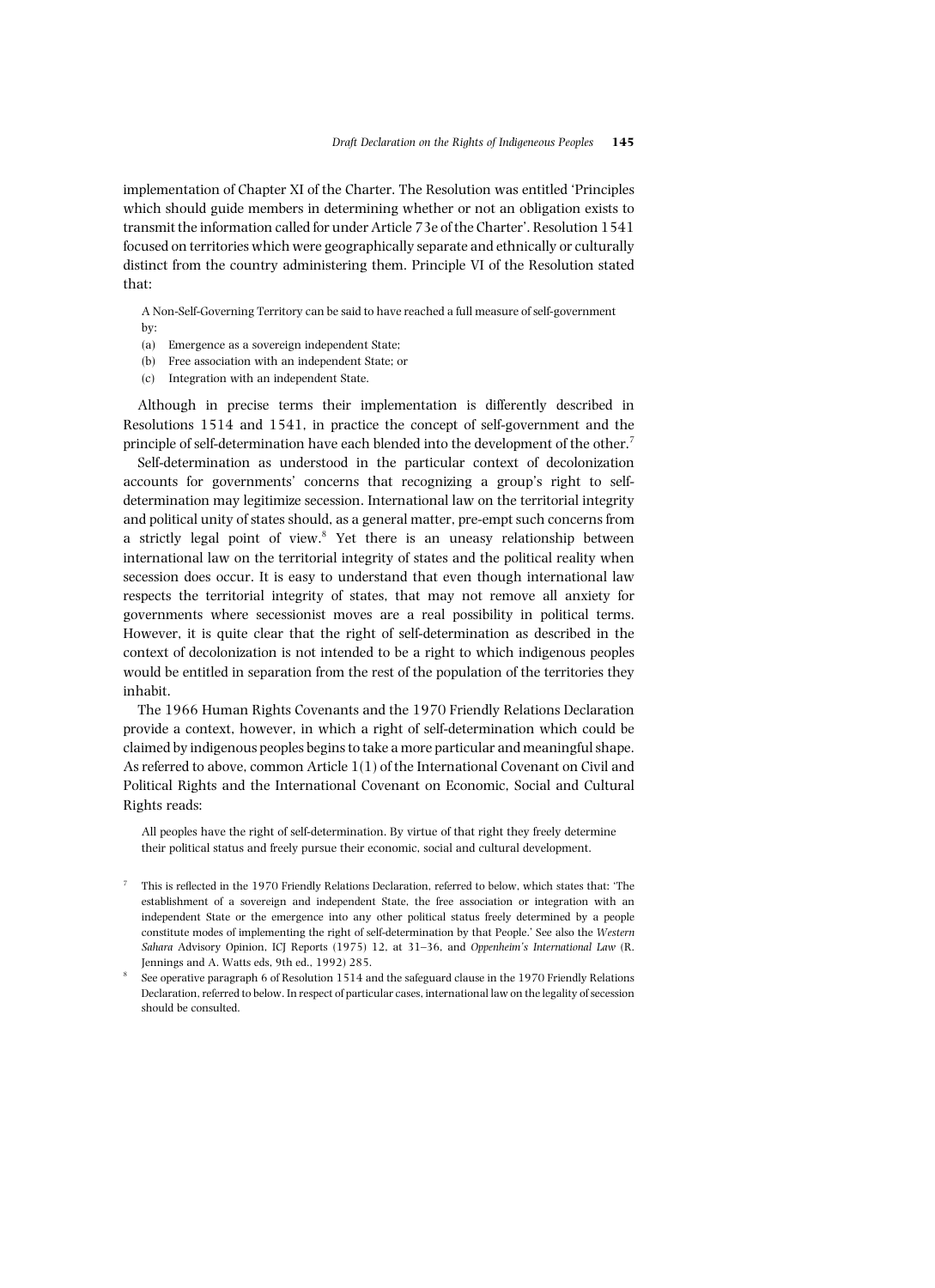During negotiations on Article 1, there was considerable concern about the lack of clarity surrounding which 'peoples' were being referred to in Article 1(1) and the nature of their right. The vagueness of draft Article 1, and especially the term 'peoples', was the main explanation invoked for the negative votes cast on it by Australia, Belgium, Canada, Denmark, France, Luxembourg, the Netherlands, New Zealand, Sweden, Turkey and the UK.<sup>9</sup> Australia, the UK and the Netherlands specifically suggested deleting the text 'All peoples shall have the right of selfdetermination', which had been proposed by the General Assembly in 1952. There were other proposals, for the provision to be put into the preamble, or a separate protocol, or a third, separate covenant, or indeed a declaration. New Zealand expressed concern that a possible result might be that the Human Rights Committee was confronted with problems of the same magnitude as those before the Security Council.10 The result of all the deliberations was, however, the provision in Article 1(1) which adopts the text in the second operative paragraph of Resolution 1514.

Article 1(3) refers specifically to non-self-governing and trust territories, and it is apparent that the right of self-determination described in the Article was intended to refer to the populations of those territories. There is no guidance in the Article about what other groups of people could be entitled to the right of self-determination, or how it can be implemented. Concerning the content of the right to self-determination, states' representatives specifically addressed in the drafting process whether selfdetermination could be interpreted as a population's right to democracy. However, 'democracy' was a contentious issue in the negotiations. Agreement was not reached on interpreting self-determination specifically as democracy or equating it directly with representative government and political participation. The US, the UK, Greece, Denmark, New Zealand and a number of developing countries put forward the view that self-determination should afford a right to be free from an authoritarian regime. Western states' representatives made a number of arguments for rights of political participation and the need for governments to be representative of their people which are not reflected in the final text of Article 1.

In the text of the 1966 Human Rights Covenants, we are therefore faced with little advance on the previous texts in terms of light cast on how indigenous peoples' self-determination can be understood in international law. However, the discussions of the negotiators at the time the Covenants were being developed, as referred to above, and the commentary of the UN Human Rights Committee in more recent times, discussed below, lead us a little further. They take us towards an interpretation of Article 1 of the Covenants dealing with internal governance, and questions of the functioning of groups within states. This line of authority can be used to argue for governments adopting understandings of self-determination which focus on

UN Doc. A/C.3/SR.676 (1955) 262. According to Duursma, the US had already decided it would not be signing the Covenant, and voted against the Article on the basis instead that prompt, adequate and effective compensation was not provided for in Article 1(2). Duursma, *Fragmentation and the International Relations of Micro-States: Self-Determination and Statehood* (1996) 27.

<sup>&</sup>lt;sup>10</sup> UN Doc. A/C.3/SR649 (1955) 124. See also the discussion below of admissibility before the Human Rights Committee of communications concerning Article 1.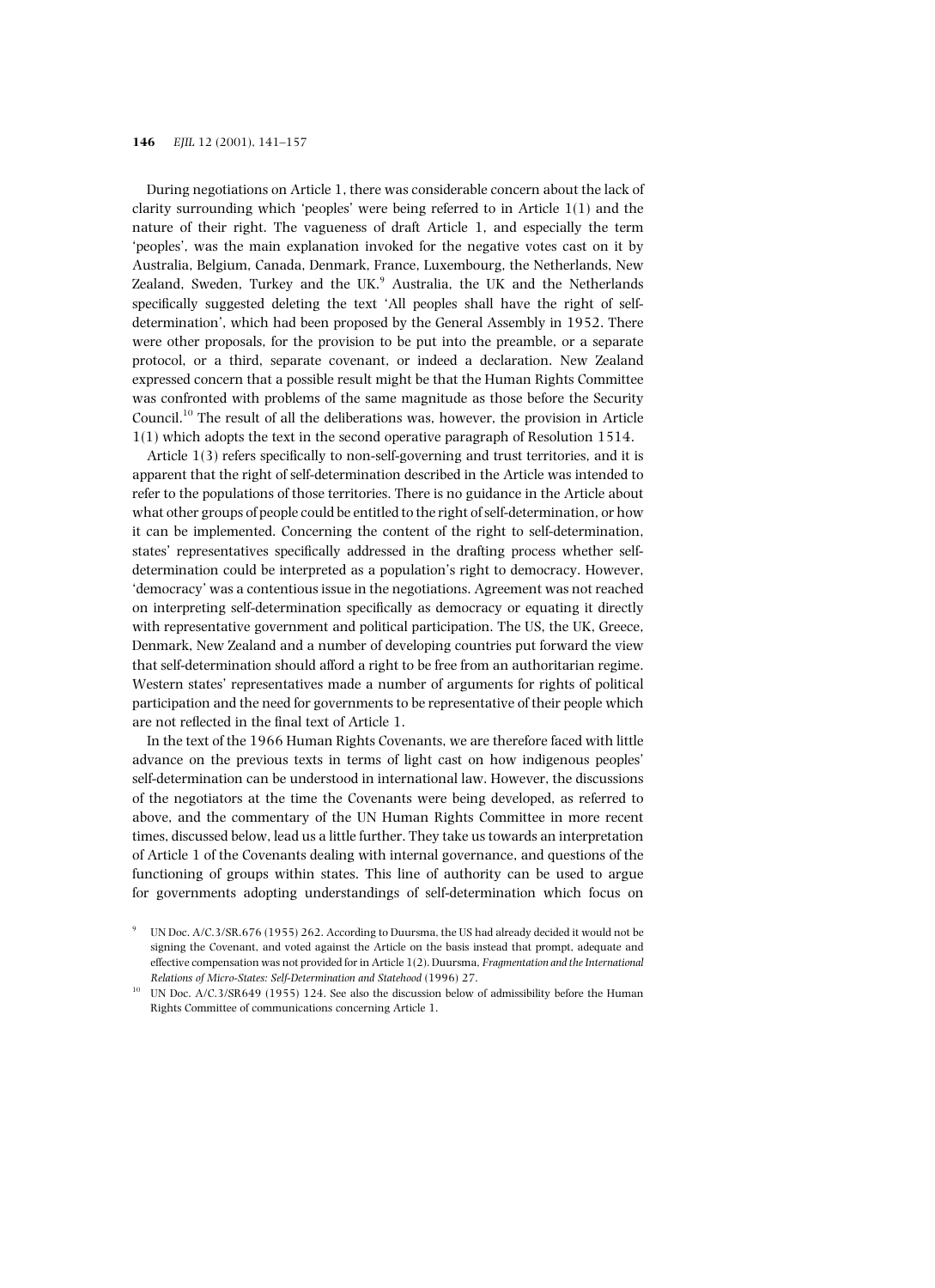guaranteeing avenues for participation in public policy-making and implementation, including through degrees of autonomy in relevant areas.

The 1970 Declaration on Principles of International Law Concerning Friendly Relations and Cooperation Among States in Accordance with the Charter of the United Nations includes among its seven principles 'the principle of equal rights and self-determination of peoples'. In respect of this principle, the language from the second operative paragraph of Resolution 1514 is reiterated and there is direct reference to both colonialism and alien domination as instances where selfdetermination should be promoted. Probably the most often-cited part of the Friendly Relations Declaration in discussions on draft Article 3 of the draft Declaration on the Rights of Indigenous Peoples is the so-called 'safeguard' clause in the Friendly Relations Declaration. The 'safeguard' clause reads:

Nothing in the foregoing paragraphs shall be construed as authorizing or encouraging any action which would dismember or impair, totally or in part, the territorial integrity or political unity of sovereign and independent States conducting themselves in compliance with the principle of equal rights and self-determination of peoples as described above and *thus* possessed of a government representing the whole people belonging to the territory without distinction as to race, creed or colour. $11$ 

A particularly significant aspect of this clause is the importance it attaches to representative government as an indicator of compliance with the principle of self-determination. Commentators have suggested that the principle of self-determination may no longer be restricted to a right which is exercised once, at the point when colonial government comes to an end, but may extend to a continuing right of a people to be governed by a representative government. The Friendly Relations Declaration 'safeguard' clause anchors this perspective, and the views on selfdetermination of the UN Human Rights Committee, referred to below, also support such an understanding of self-determination.

Text proposed by the United States in the course of negotiations on the safeguard clause would have provided a clearer guide for interpreting self-determination as involving a requirement of representative government:

The existence of a sovereign and independent State possessing a representative Government, effectively functioning as such to all distinct peoples within its territory, is presumed to satisfy the principle of equal rights and self-determination as regards those peoples.<sup>12</sup>

Other states were not prepared to accept this proposal and the representative government phrase in the 'safeguard' clause as it was finally adopted was a compromise. The text adopted nevertheless tells us that representative government *is* seen as a requirement of self-determination, without specifically eclipsing the other entitlements self-determination confers upon peoples in territories which have not yet gained independence or which are subject to foreign occupation.

According to one view, the reference to 'race, creed and colour' in the savings clause could be considered a list of the types of group who must be properly

<sup>&</sup>lt;sup>11</sup> Emphasis added.

<sup>&</sup>lt;sup>12</sup> UN Doc. A/AC.125/L.75 (15 September 1969). The United Kingdom also put forward a similar proposal.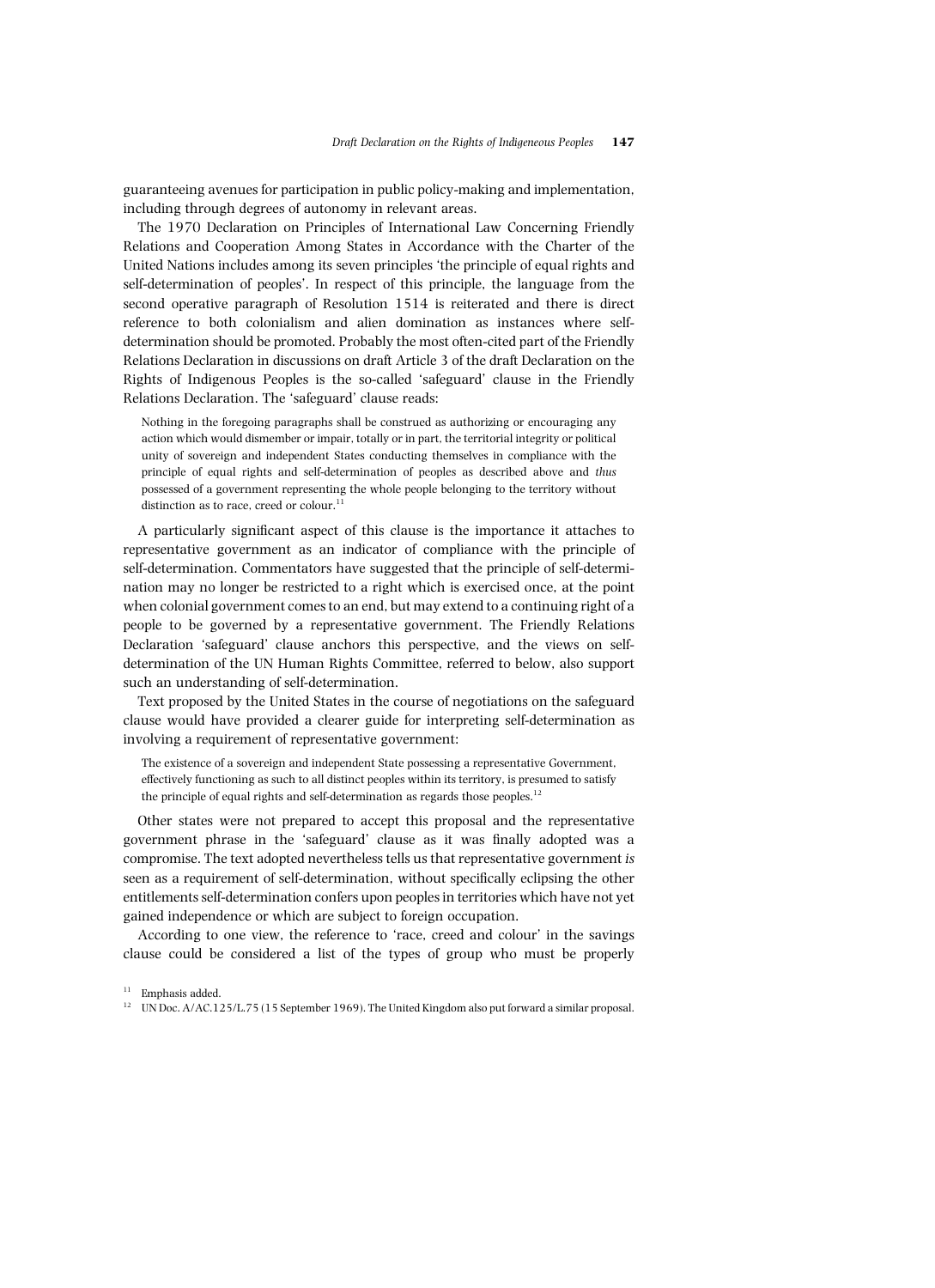represented if a government is to be considered to be acting in accordance with the principle of self-determination.<sup>13</sup> In considering this possible interpretation, it is helpful to consider the drafting history of the clause. The 'race, creed and colour' formula was agreed upon because it was previously accepted language from UN Resolution 1514. Subsequently, when the 1993 Vienna Declaration on Human Rights took up the Friendly Relations Declaration 'safeguard' clause wording, it was modified to read 'without distinction of any kind' instead of referring to 'race, creed or colour'. <sup>14</sup> Taking into account this history, the non-discrimination clause probably operates simply as a general prohibition on discrimination in governance. We should not conclude too hastily, therefore, that it is possible to argue for indigenous peoples' rights of self-determination from the basis of the reference to 'race' in the 'safeguard' clause. Nor can indigenous peoples' self-determination necessarily be considered by analogy with the situations of overtly institutionalized racial oppression in the 1970s and 1980s in South Africa and Southern Rhodesia.<sup>15</sup>

On balance, probably the most robust and productive argument in respect of indigenous peoples' self-determination is that the content of an indigenous peoples' right to self-determination under international law can be explored through further consideration of self-determination's requirement of representative government.<sup>16</sup> This exploration ought to encompass those understandings of self-determination which incorporate requirements of representative government and effective avenues of political participation for all citizens and groups within states. From this model of self-determination should flow political structures and measures which specifically take into account the particular identity and situations of indigenous peoples.

The consideration given to issues of self-determination by the UN Human Rights Committee supports an open-minded approach to the issues involved in indigenous peoples' self-determination. The Human Rights Committee has increasingly supported the rights of states' populations to political pluralism and a representative government, and has addressed these issues under Article 1 of the International Covenant on Civil and Political Rights, as well as under Article 25 of the Covenant. The Committee addresses self-determination in virtually every examination it conducts of a state party to the Covenant.<sup>17</sup> Self-determination is considered to have many aspects and is in effect variously addressed as: (i) a right of a minority group within a state; (ii) a right of the population of a state as a whole; and (iii) a right of the population of a non-self-governing territory. In its 1984 General Comment on self-determination, the Committee encouraged states to include in their reports under the Covenant information on the performance of their obligations under each

- <sup>13</sup> Cassese, *Self-Determination of Peoples: A Legal Reappraisal* (1995).
- $^{14}\;$  Vienna Declaration and Programme of Action, June 1993, [ST/]DPI/1394, para. 2.
- <sup>15</sup> On this question, see Iorns, 'Indigenous Peoples and Self-Determination: Challenging State Sovereignty', 24 *Case Western Reserve Journal of International Law* (1993) 165.
- <sup>16</sup> Much the same conclusion, with respect to minorities, is reached by Wright in 'Minority Groups, Autonomy, and Self-Determination', 19 *Oxford Journal of Legal Studies* (1999) 605.
- <sup>17</sup> Higgins, 'Postmodern Tribalism and the Right to Secession, Comments', in C. Brolmann, R. Lefeber and M. Zieck (eds), *Peoples and Minorities in International Law* (1993) 29, at 31.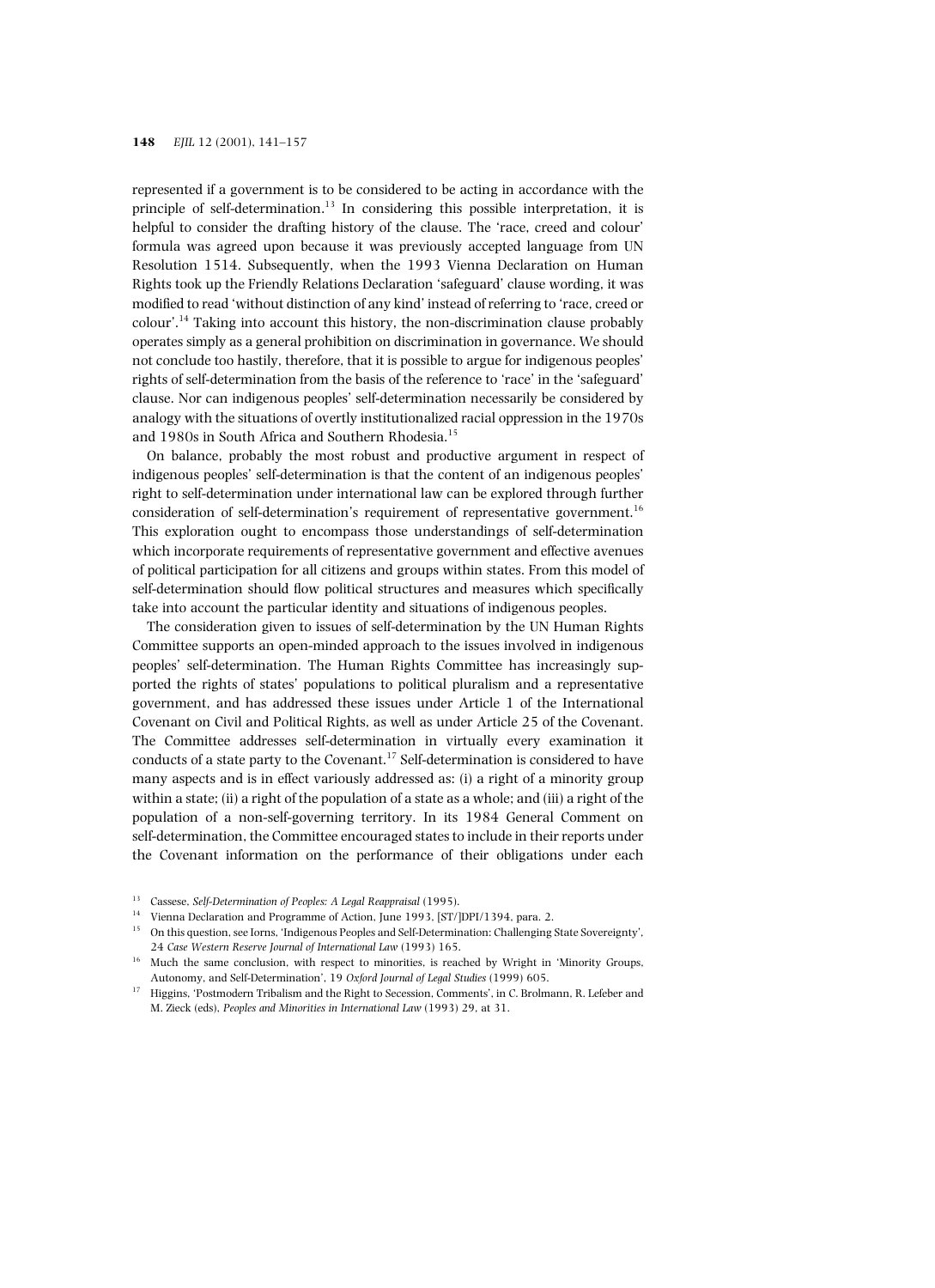paragraph of Article 1, including describing 'the constitutional and political processes allowing the exercise of the right'. 18

The Committee's General Comment on Article 25 recorded its understanding of the relationship between Article 1 and Article 25 as follows:

The rights under article 25 are related to, but distinct from, the right of peoples to self-determination. By virtue of the rights covered by article  $1(1)$ , peoples have the right to freely determine their political status and to enjoy the right to choose the form of their constitution or government. Article 25 deals with the right of individuals to participate in those processes which constitute the conduct of public affairs.<sup>19</sup>

The Committee has declined to consider communications in relation to Article 1 of the International Covenant on Civil and Political Rights, on the basis that the Covenant's first Optional Protocol deals only with individuals' claims of violation of their rights as individuals.<sup>20</sup> The Committee also made this position clear in its General Comment on Article 27. The Committee observed that:

The Covenant draws a distinction between the right to self-determination and the rights protected under Article 27. The former is expressed to be a right belonging to peoples and is dealt with in a separate part (Part I) of the Covenant. $21$ 

The Committee has, however, declared admissible in  $part^{22}$  the subject matter of a communication filed in respect of the New Zealand Treaty of Waitangi (Fisheries Claims) Settlement Act 1992. The signatories of the communication claim that the legislation denies them the right freely to determine their political status and interferes with their right freely to pursue their economic, social and cultural development.<sup>23</sup> The Human Rights Committee's views on this communication will be particularly relevant to the issues being discussed in the Working Group on the Draft Declaration on the Rights of Indigenous Peoples, as the communication concerns Maori interests. The Committee may break new ground on the subject of indigenous peoples' self-determination.

The Committee has also begun to comment on indigenous peoples' self-determination when considering states' periodic reports under the Covenant. The Committee criticized Canada's fourth periodic report for its brevity and absence of reference to 'the concept of self-determination as applied by Canada to the aboriginal peoples'. <sup>24</sup> The

- <sup>19</sup> 12 July 1996.
- <sup>20</sup> Communication No. 167/1984, *Lubicon Lake Band v. Canada*; Communication No. 413/1990, *Appellate Body et al. v. Italy*.
- $21$  HRI/GEN/1/Rev 1.
- <sup>22</sup> *Tangiora v. Wellington District Legal Services Committee* [2000] 1 NZLR 17, at 18, lines 24–25.
- <sup>23</sup> *Ibid*, at lines 19–24.
- <sup>24</sup> UN Doc. CCPR/C/79/Add.105, paras 7–8; for Canada's report, see UN Doc. CCPR/C/103/Add.5. See also the UN press release on consideration of Canada's report, where Cecilia Medina Quiroga (Chair of the Committee) observed that 'the issue of the aboriginal community and its link to land did not seem to have been given enough consideration, in accordance with articles 1 and 27 of the Covenant'. Press Release HR/CT/530, 1,738th Meeting (PM), 26 March 1999; and see the Committee's General Comment on Article 1, *supra* note 18, para. 5.

<sup>&</sup>lt;sup>18</sup> 12 April 1984.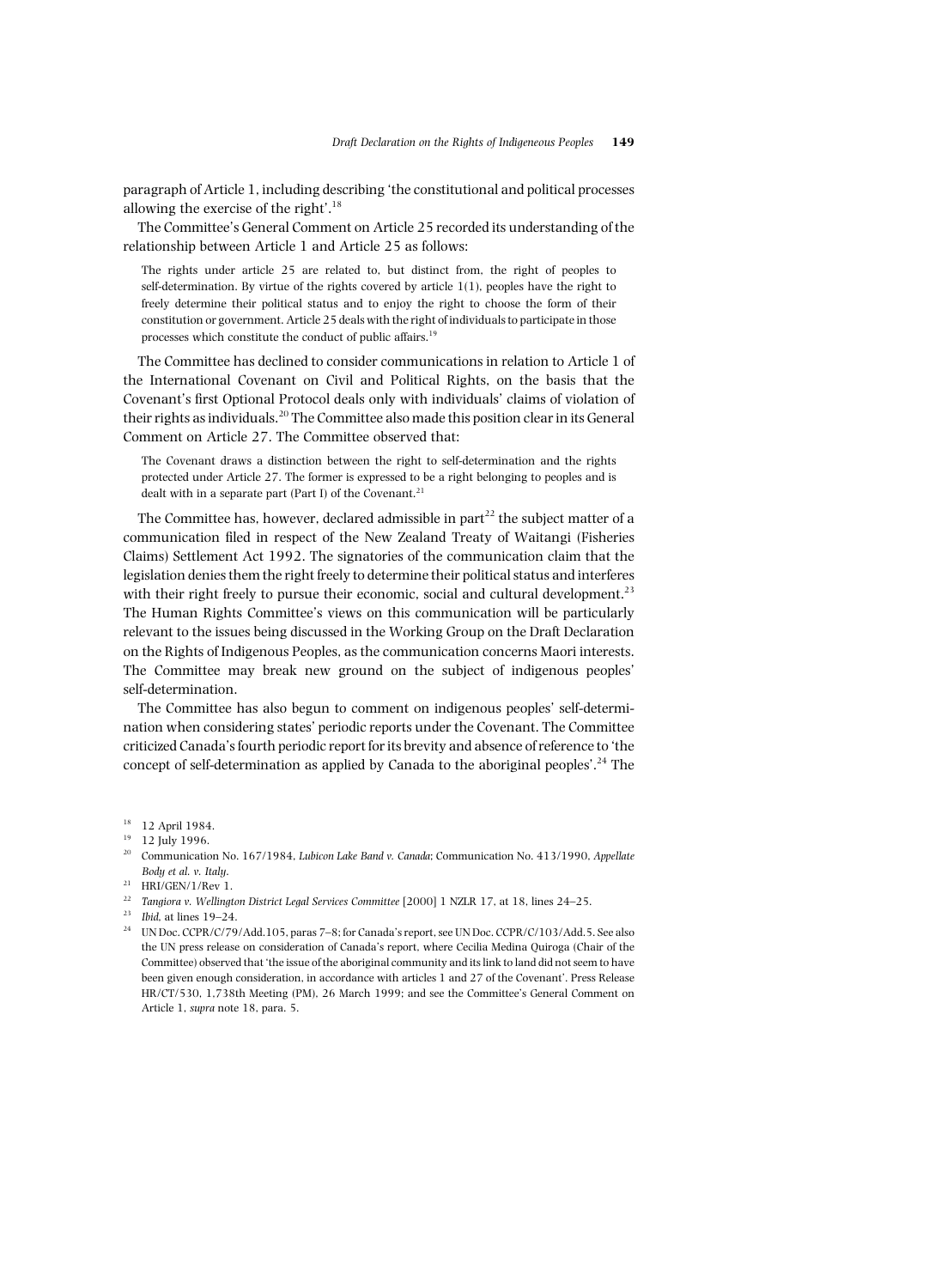Committee's concluding observations on the report also drew attention to aboriginal peoples' land and resources issues in reference to Article 1 of the Covenant.

# **3 Political Participation, Autonomy, Choice of Community, and Negotiated Self-determination**

Part 2 of this paper submitted that self-determination requires representative government. Part 3 now fleshes out the picture, referring to a number of additional sources from which concepts of self-determination in international law may be derived for the purposes of understanding such self-determination. These concepts are by nature closely related to one another. It is submitted that this approach to self-determination is a canvas on which an indigenous peoples' right of selfdetermination can be drawn.

The CHR Working Group on the Draft Declaration on the Rights of Indigenous Peoples meets annually, and met most recently in late October 1999. Progress on the draft Declaration has been extremely slow so far and there is a very broad range of issues covered by the draft Declaration. Many of the issues in the draft text are interrelated, and some participants have said they see all the rights the Declaration would recognize as connected to a right or concept of self-determination. Most participants are conscious that the draft provision on self-determination is one of the most challenging aspects of the proposed Declaration.<sup>25</sup> Some governments are taking a relatively open approach to the issues concerned and, assuming that it is possible to reach an eventual conclusion to the negotiations, the Declaration can be expected to contribute to developing international law with respect to self-determination.

An underlying theme of this paper is the acknowledgment of the considerable tension between international legal definitions of self-determination and powerful ideas of 'self-determination' both inside and outside international law. This tension characterizes the issue of including a right to self-determination in the draft Declaration. The draft Declaration will be an international legal document and governments will seek to craft its provisions to take account of that, including with respect to self-determination. This means that they will analyze proposals for draft Article 3 in the light of existing international law on self-determination. Yet there seems to remain a hope that the draft Declaration's provision on self-determination will transcend the nature of the Declaration in which it is contained.<sup>26</sup> Representatives of indigenous peoples have been reluctant to consent to any change to the draft provision. Ideas of what may be encompassed by 'self-determination' are strongly held, and the view has been expressed that the holder of the right should define the

<sup>25</sup> See e.g. the opening statement of the United States at the 1999 session of the CHR intersessional working group.

<sup>26</sup> Philip Allott has described self-determination situations as struggles of desires, power and ideas. Allott, 'Self-Determination — Absolute Right or Social Poetry?', in Christian Tomuschat (ed.), *Modern Law of Self-Determination* (1993) 177, at 177–178. Allott also discusses the transvaluation of self-determination, the idea of elevating it to a higher status within international law. He concludes that self-determination is not by nature suitable for this.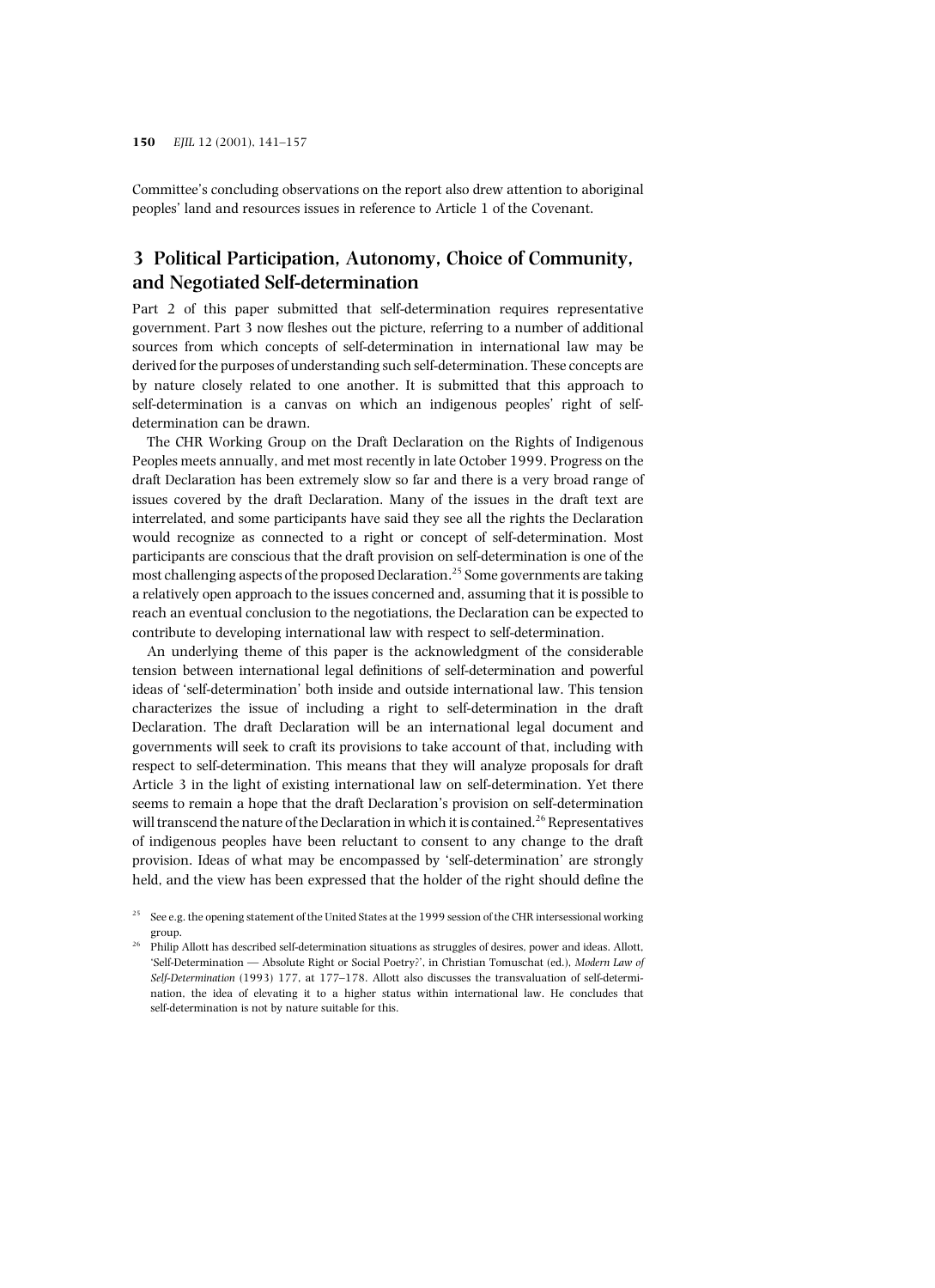content of the right. This paper acknowledges these very powerful conceptions of 'self-determination', while remaining conscious that it is desirable also that the project of the Declaration on the Rights of Indigenous Peoples be brought to completion. Ground for compromise needs to be identified. This paper contends that fertile ground is available, if we turn our minds to the nature of representative government.

Part 2 of this paper drew attention to the interpretation of self-determination as requiring representative government, with respect in particular to the 1966 Human Rights Covenants and the 1970 Friendly Relations Declaration. Discussions at the working group on the draft Declaration have specifically referred to issues of political participation.<sup>27</sup> Canada stated in 1999 that:

self-determination is now seen by many as a right which can continue to be enjoyed in a functioning democracy in which citizens *participate in the political system and have the opportunity to have input in the political processes that affect them*. 28

Norway also included in its statement in 1999 the view that within the context of existing independent and democratic states:

the right to self-determination includes the right of indigenous peoples *to participate at all levels of decision-making in legislative and administrative matters* and the maintenance and development of their political and economic systems.<sup>29</sup>

Representative government by definition requires effective avenues for political participation by all individuals and groups subject to a particular government. In this respect, there is only a fine line between the requirements of Article 25 of the ICCPR, as described by the Human Rights Committee and referred to in Part 2 above,<sup>30</sup> and Article 1 of the ICCPR. Political participation and representative government also depend on affording freedom to individuals and groups to define and identify themselves, and this point is picked up below.

The draft Declaration on the Rights of Indigenous Peoples places its provisions on political participation in separate Articles not referring to self-determination.31 To the extent that self-determination can be read to require representative government, the nature of groups' and individuals' participation in the making and implementation of public policy should be considered more frequently in the context of self-determination. These links should be reflected, rather than ignored, in the draft Declaration on the Rights of Indigenous Peoples.

'Democracy' as an expression of self-determination was referred to in the joint report of the 'five wise people' on Quebec in 1992. Thomas Franck, Rosalyn Higgins, Alain Pellet, Malcolm Shaw and Christian Tomuschat suggested that, while for

 $27$  On links between representative government and political participation, see Fox, 'The Right to Political Participation in International Law', 17 *Yale Journal of International Law* (1992) 539, particularly at 606.

 $^{28}$  Statement of Canada to the CHR intersessional working group, October 1999 (emphasis added).

<sup>&</sup>lt;sup>29</sup> Statement of Norway to the CHR intersessional working group, October 1999 (emphasis added).<br><sup>30</sup> For guaranta 27 at 560 compares the situation under Article 25 with that under Article 2 of the

<sup>30</sup> Fox, *supra* note 27, at 560, compares the situation under Article 25 with that under Article 3 of the First Protocol to the European Convention on Human Rights, pointing out that the Protocol's provision is narrower.

 $31$  Draft Articles 4, 19 and 20.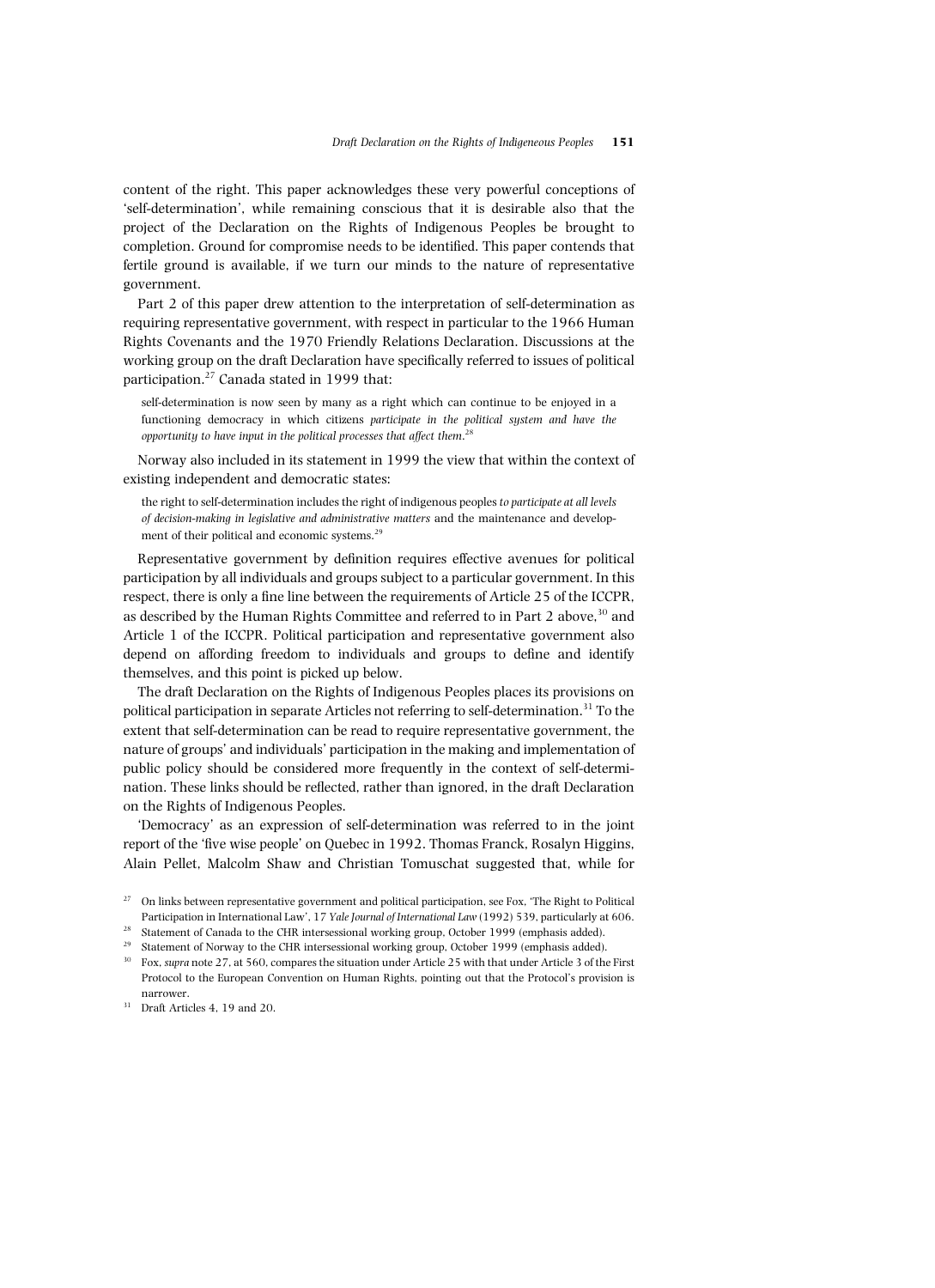colonial peoples self-determination includes a right to independence, for others it signifies:

le droit à une identité propre, celui de choisir et celui de participer. . . Identité et démocratie sont ses deux composantes essentielles.<sup>32</sup>

One could say that the authors perceptively identify these two key aspects of how self-determination is 'felt' to mean. Taking the view that as a matter of law self-determination already includes a requirement of representative government, issues of 'democracy' must also already be to the fore in a legal analysis of self-determination.

However, 'democracy' is a broad concept, broader than 'representative government' alone. Sometimes the term 'democracy' hides too easily the need to address many of the issues arising every day in respect of how governments and societies function. Particularly significant for indigenous peoples as minorities within larger societies are questions relating to how effectively different forms of representative government can protect and advance the interests of minorities. Certain political systems offer possibilities for improving the effectiveness of democracy in representing all parts of a society, including proportional representation systems and, where different segments of a society are roughly the same size, consociational democracy.<sup>33</sup> Ensuring appropriate degrees of autonomy is one of the means of helping to ensure government is representative. Accordingly, any consideration of political participation should investigate options for local autonomy, autonomy on specific issues, and structures for dialogue with groups having a particular interest in certain matters.34 This is acknowledged by Australia in the Working Group on the Draft Declaration on the Rights of Indigenous Peoples:

Australia recognizes that the intention of Article 3 is to enunciate . . . the legitimate aspirations of indigenous peoples *to enjoy more direct and meaningful participation in decision-making and political processes and greater autonomy over their own affairs*. 35

In contrast with the question of political participation, the idea of autonomy is linked in the draft Declaration to the self-determination of indigenous peoples. Draft Article 31 of the draft Declaration would provide that indigenous peoples have the right to autonomy or self-government in matters relating to their internal and local

 $32$  '[T]he right to their own identity, to make choices and to participate  $\dots$  Identity and democracy are its two key elements.' Franck *et al*., 'L'intégrité territoriale du Quebec dans l'hypothèse de l'accession à la souveraineté', in *Les Atributs d'un Québec Souverain, Commission d'Etude des Questions Afférentes à l'Accession du Québec a la Souveraineté, Exposés et Etudes*, vol. I (1992) 377, at 424.

<sup>33</sup> Eide, 'In Search of Constructive Alternatives to Secession', in Christian Tomuschat (ed.), *Modern Law of Self-Determination* (1993) 139, at 165. The theory of consociational democracy is described by Eide as 'a form of power-sharing through a multiple balance of power among the segments of a plural society . . . an alternative to the majoritarian type of democracy'. Eide cites Arent Lijphart as the main theoretical analyst of consociational democracy. See also the discussion in Wright, *supra* note 16, at 621.

<sup>34</sup> Eide, *supra* note 33, also refers to a number of such possible devices to address the situation of minorities under democratic government, drawing on the discussion at a seminar in Geneva in July 1991 organized by the Conference on Security and Cooperation in Europe.

<sup>&</sup>lt;sup>35</sup> Statement of Australia to CHR intersessional working group, October 1999 (emphasis added). See also Norway's statement, in the text at note 29 above.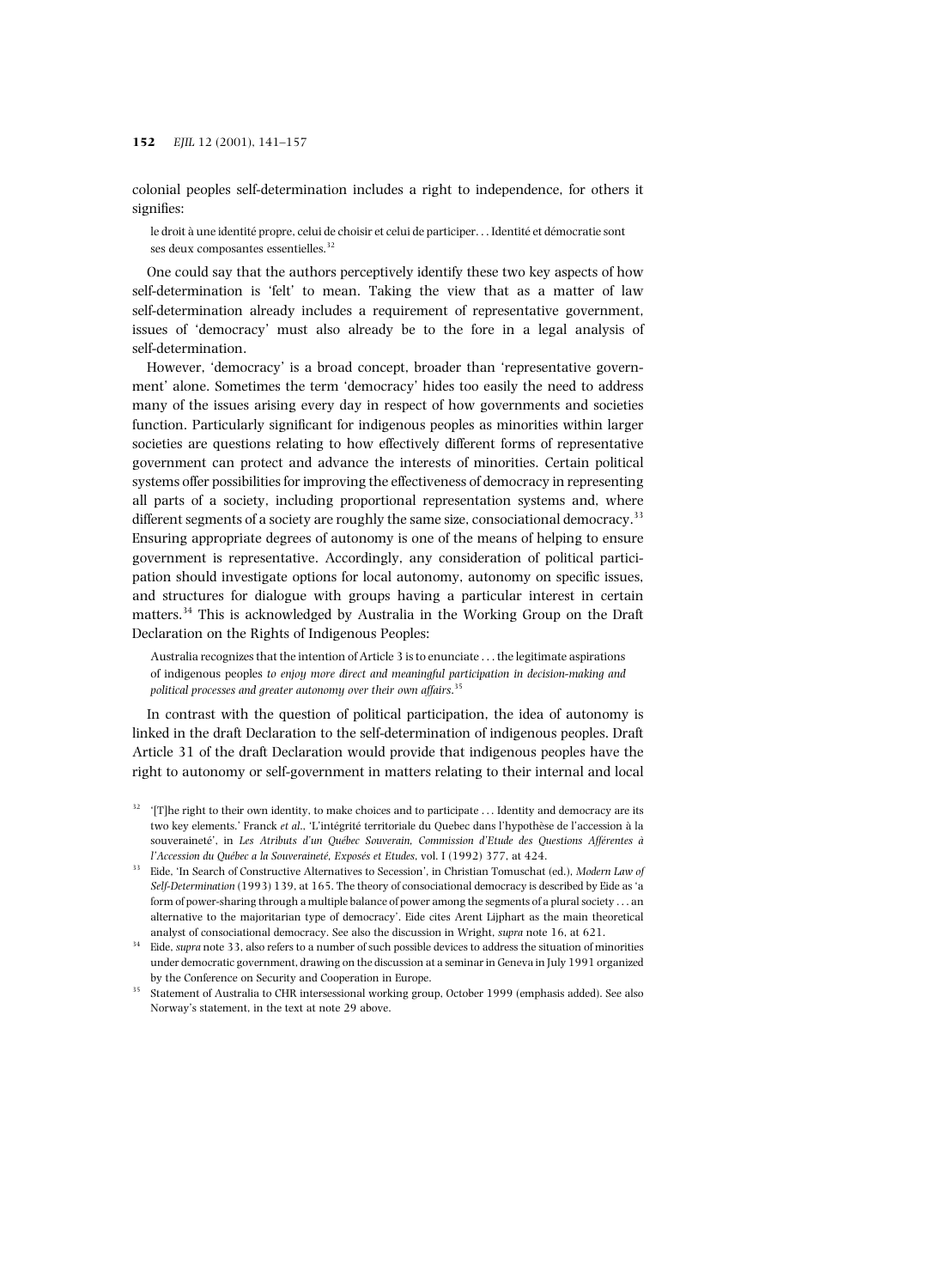affairs, as a specific form of exercising their right to self-determination. As noted in this paper, as a matter of law the exercise of self-determination outside the contexts of traditional decolonization or foreign occupation is not envisaged by states to extend to secession. The text of the draft Declaration as a whole also reflects a general intention that indigenous peoples will exercise rights under the Declaration within the societies of which they are part.

Canada has suggested further discussion in the context of the CHR intersessional working group to clarify the meaning of 'autonomy' and 'self-determination'. Other governments have also indicated that they are willing to discuss different ways to understand these terms. These are promising signs, and in New Zealand's case reflect the growing autonomy of Maori in health and education matters in particular.

International commentators have suggested that an emerging general right to autonomy may be capable of solving difficulties which are beyond the capacity of either the individualistic human rights system or the concept of self-determination.<sup>36</sup> It is difficult to envisage at this stage that such a broad concept as 'autonomy' could be understood as a right, but the opportunities it offers provide useful insights for working with the question of indigenous peoples' self-determination. At the same time, we should acknowledge that when self-determination is understood to refer to representative government this can include different levels of autonomy as appropriate to different situations. As discussed above, representative government requires avenues for political participation, and in certain circumstances autonomous structures may be the best basis both for feeding into broader political processes and for decision-making on issues specific to communities, as well as for implementation of policies and delivery of services. Autonomy in the delivery of services should help ensure that the services provided are the most suitable for the needs of the group concerned.

Autonomy also brings its own benefits in terms of identity, establishing a formal place for groups in the public world, giving further opportunity for them to reinforce the values of the group and to interact with other parts of society as a group. Where there are tensions, negotiation may be one of the most useful tools for dealing with specific situations. The possibility of including a reference to negotiation in the provision on self-determination in the draft Declaration is discussed below. Whatever the mechanisms used, the complex processes needed for working out appropriate levels and structures of autonomy in different situations include explorations of the identity of the communities involved, and how that identity can be expressed, preserved and developed. It will be recalled that identity was also touched on by Franck, Higgins, Pellet, Shaw and Tomuschat in the extract quoted above with regard to political participation. The next part of this paper, dealing with choice of community, equally bears a strong connection with issues of identity.

The draft Declaration reflects an idea that indigenous peoples should have their own citizenship system, in draft Article 32, as well as the right to belong to an

<sup>36</sup> H. Hannum, *Autonomy, Sovereignty and Self-Determination: The Accommodation of Conflicting Rights*(1996) 365.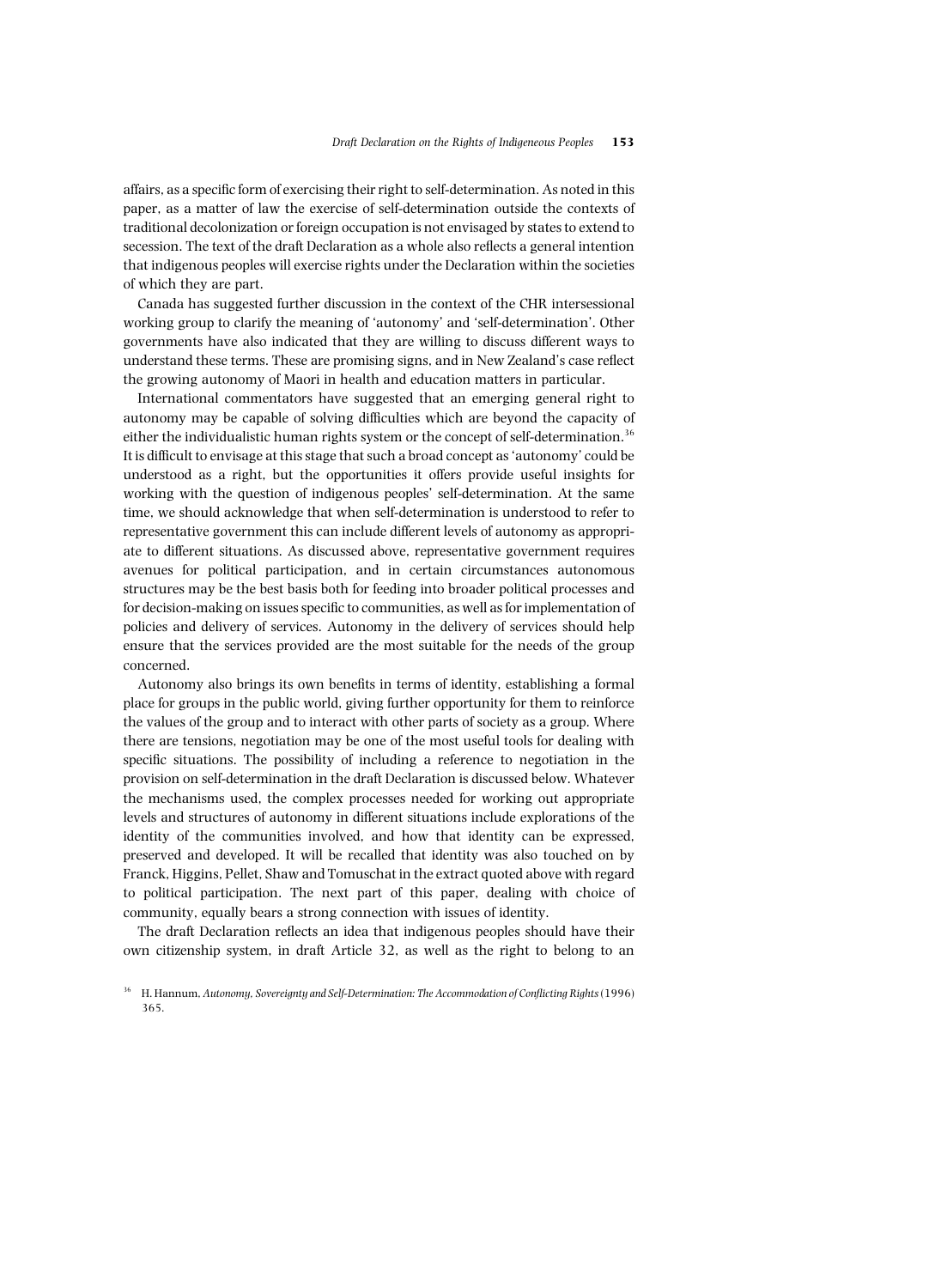indigenous community or nation, which is set out in draft Article 9. These issues are not linked with the question of self-determination in the draft Declaration, but clearly they are conceptually connected. $37$  As discussed above, where self-determination requires representative government, effective political participation is called for. In order to produce effective political participation people need to be able to develop and express their identities as members of different communities within larger societies.

Governments involved in negotiations on the draft Declaration can be expected to have a range of difficulties with issues of nationality, citizenship and self-determination, depending on the situation in the country represented by each government. For example, in the New Zealand context, under the Treaty of Waitangi Maori and non-Maori alike share New Zealand citizenship. Complex issues arise in respect of the relationships between indigenous peoples' communities, nationality and citizenship. Some commentators have advocated the idea of separating ethno-cultural differences from the notion of the state, $38$  but there is considerable further work to be done in gauging the extent to which the world community identifies such approaches as real possibilities. In most cases, the synonymity of 'nation' and 'state' may be too entrenched. That said, we should acknowledge the flexibility of individuals and groups in respect of identity, including their ability to assume multiple identities and to belong to a wide range of different communities and types of community.<sup>39</sup>

The Badinter Commission, asked to address the question whether the Serbian population in Croatia and Bosnia-Herzegovina has the right to self-determination, considered that such groups within states have 'the right to recognition of their identity under international law'. The Commission referred primarily to the rights of minorities, but also stated that:

Article 1 of the two 1966 international covenants on human rights establishes that the principle of the right to self-determination serves to safeguard human rights. By virtue of that right every individual may choose to belong to whatever ethnic, religious or language community he or she wishes.<sup>40</sup>

The Commission additionally went further and said that in its view one possible consequence of this principle might be for the members of the Serbian population in Bosnia-Herzegovina and Croatia to be recognized as having the nationality of their choice under agreements between the republics, i.e. that the republics should, where appropriate, afford them the right to choose their nationality. Extremely intricate questions arise in such a situation unless nationality is differentiated from citizenship.

<sup>&</sup>lt;sup>37</sup> See e.g. the New Zealand statement to the CHR working group in October 1999: 'we offer the following comment on Article 3. New Zealand supports *the right of indigenous people to exist as a community with their own cultural identity*, and to be involved in determining their own economic and social destiny' (emphasis added).

<sup>&</sup>lt;sup>38</sup> Hannum, *supra* note 36, at 506.<br><sup>39</sup> Franck 'Clan and Superclan: Lo

<sup>39</sup> Franck, 'Clan and Superclan: Loyalty, Identity, and Community in Law and Practice', 90 *AJIL* (1996) 359.

<sup>40</sup> Opinion 2 (11 January 1992), 3 *EJIL* (1992) 182–185, para. 3; 92 ILR 162. Note that the Badinter Commission's first opinion viewed the situation in the Federal Republic of Yugoslavia as the dissolution of a federation, rather than seeing it as the exercise of self-determination.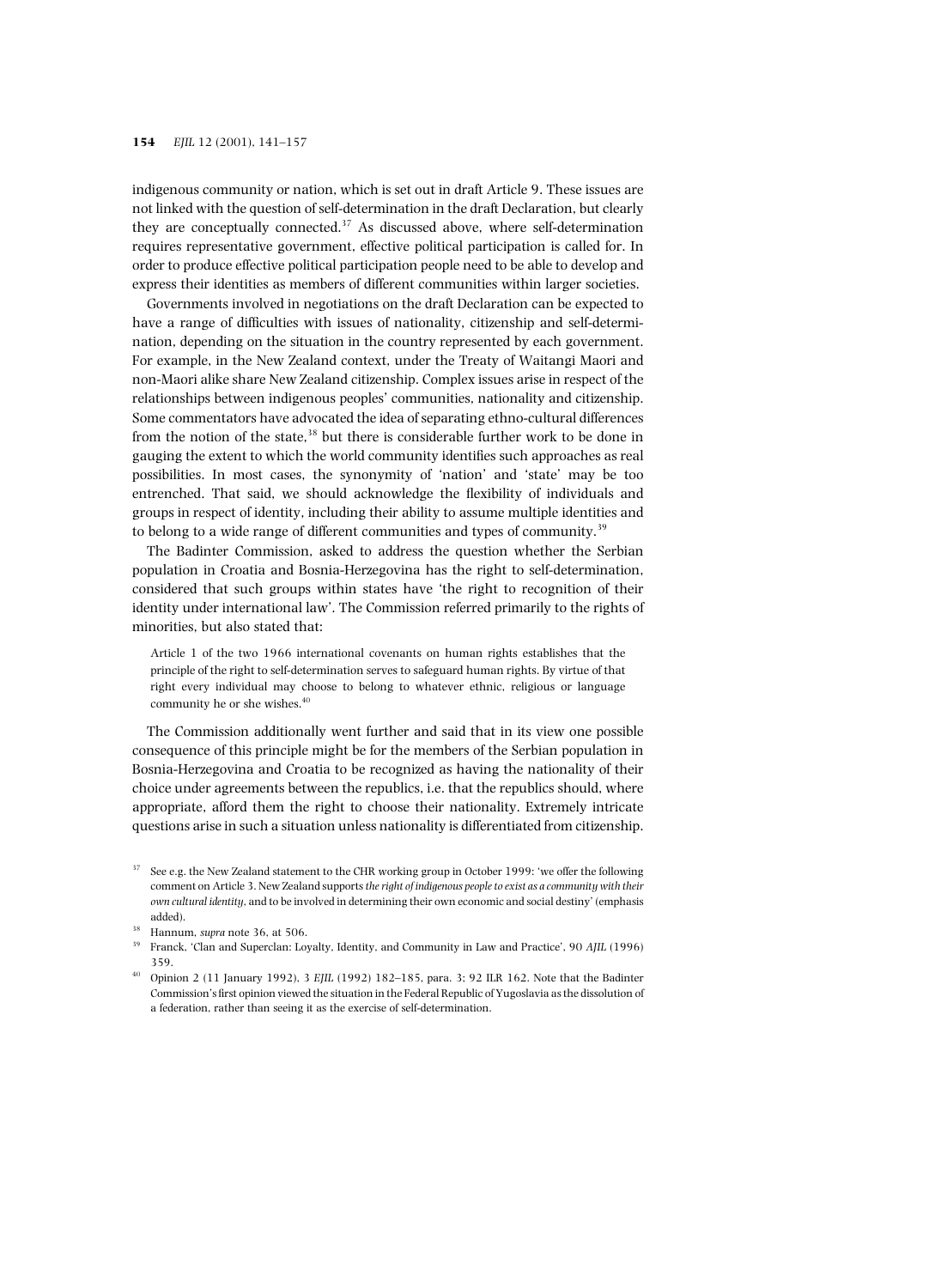The Commission's suggestion that the possible Serbian nationality of Serbs in Bosnia-Herzegovina and Croatia extend to 'all the rights and obligations which that entails' would seem to pose enormous difficulties, if taken literally. Only by restricting nationality purely to a statement of identity can it be easily dealt with in such a way. Self-determination is undeniably a process of self-identification. However, to take choice of community further, and to begin considering nationality without clearly differentiating such nationality from citizenship, raises a whole host of practical matters. Choice of community issues should be dealt with first at a more local and personal level, in terms primarily of cultural identity.<sup>41</sup>

A wealth of state practice can be canvassed in the context of decolonization demonstrating that the exercise of self-determination has in practice nearly always taken place through agreement with the parent state.<sup>42</sup> Self-determination has been in the first instance a right to which the colonial authority must give effect. The United Nations has supported unilateral secession only if the colonial authority has stood in the way of self-determination. This does not dispose of the difficult questions surrounding indigenous peoples' self-determination. As discussed above, indigenous peoples' self-determination fits within a model that is different to self-determination in the context of decolonization. However, state practice in the context of decolonization is a reminder that societies consist of interactive individuals and groups constantly talking with one another and passing through different political structures, by agreement and by default.

In the CHR Working Group on the Draft Declaration on the Rights of Indigenous Peoples, Canada has said that prescriptive solutions to the self-determination question must be avoided, and has laid emphasis on the role of negotiations between governments and indigenous groups as the best way to determine the political status of indigenous peoples and to pursue their economic, social and cultural development.<sup>43</sup> Indigenous peoples' representatives have also said that:

harmonization would be sought by viewing the right of self-determination as containing a procedural right that could be exercised through *negotiations between indigenous peoples and Governments*. 44

Consensus on any strict version of such a right is unlikely to be reached, but the

- <sup>41</sup> For comment on the Badinter Commission's second opinion, see *inter alia* Koskenniemi, *supra* note 3, at 266.
- <sup>42</sup> See Crawford, 'State Practice and International Law in Relation to Unilateral Secession', 19 February 1997, 18. This report can be read on the internet at www.canada.justice.gc.ca/news/communiques/ 1997/factum/craw\_en.html.
- <sup>43</sup> Canadian statement to CHR intersessional working group of 31 October 1996, 2. Recognition of the inherent right of aboriginal self-government in Canada is based on the view that 'the aboriginal people of Canada have the right to govern themselves in relation to matters that are internal to their communities, integral to their unique cultures, identities, traditions, languages and institutions, and with respect to their special relationship to their land and their resources.' Canadian Federal Policy Guide on Aboriginal Self Government, *The Government of Canada's Approach to Implementation of the Inherent Right and the Negotiation of Aboriginal Self-Government* (1995) 3.
- <sup>44</sup> Report of the Working Group Established in Accordance with Commission on Human Rights Resolution 1995/32 of 3 March 1995, First Session, 11. UN Doc. E/CN.4/1996/84 (emphasis added).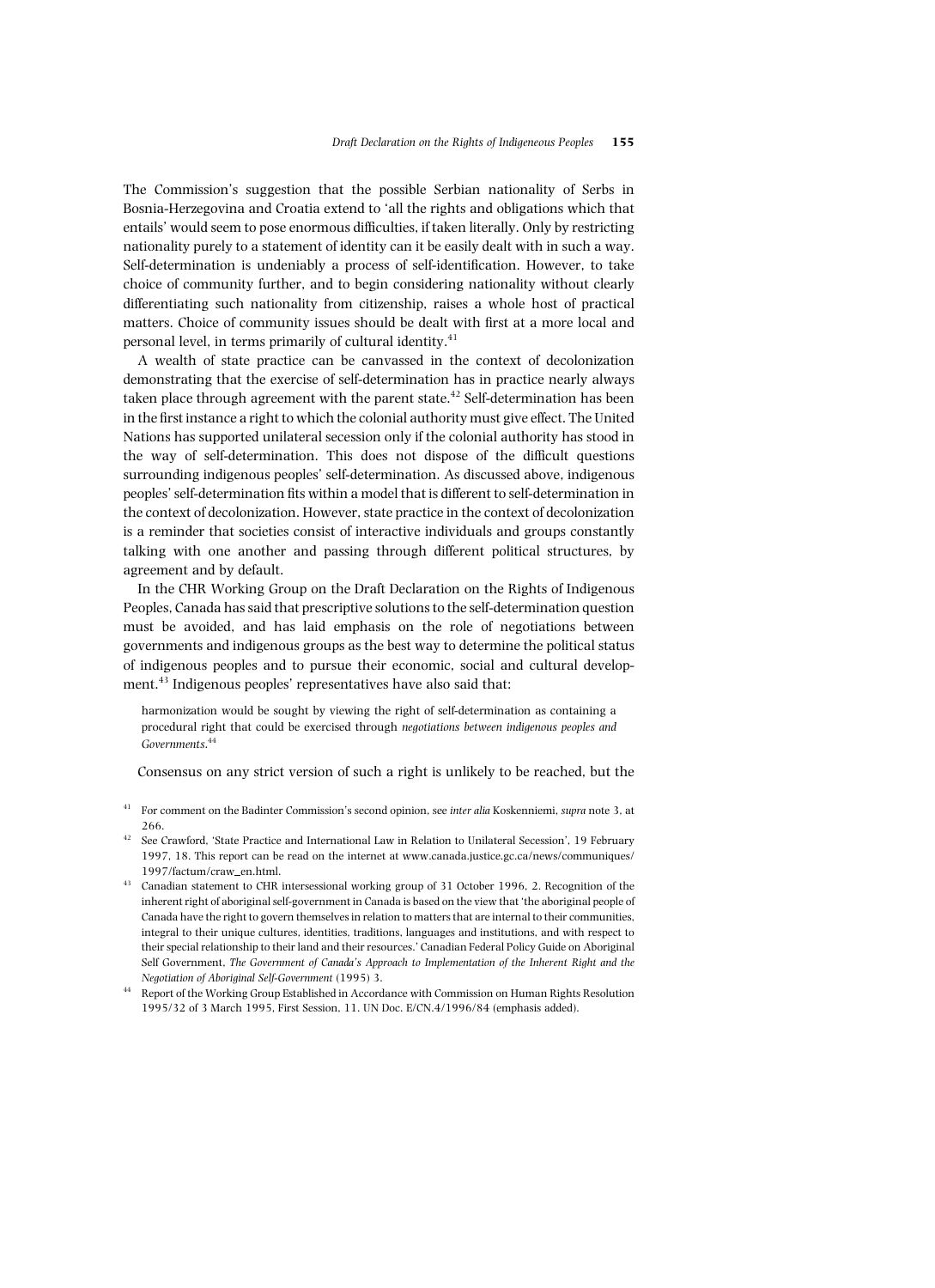notion of negotiation should not be excluded in understanding indigenous peoples' self-determination.

The 1993 version of draft Article 3, developed in the WGIP, was rejected by indigenous peoples' representatives. It read:

Indigenous peoples have the right of self-determination, in accordance with international law, subject to the same criteria and limitations as apply to other peoples in accordance with the Charter of the United Nations. By virtue of this, they have the right, *inter alia*, to *negotiate and agree* upon their role in the conduct of public affairs, their distinct responsibilities and the means by which they manage their own interests. An integral part of this is the right to autonomy and self-government.<sup>45</sup>

This 1993 draft Article conveyed a sense of the interaction of different aspects of self-determination, including political participation and the autonomous nature of communities within society, which has been lost. One option is for the CHR working group to revisit this kind of concept of self-determination, together with representatives of indigenous peoples, and to seek to describe a mutually acceptable understanding of how self-determination can work in practice. A focus on relationships with indigenous peoples is required, which works towards the future in a spirit of sustained and open-ended commitment.<sup>46</sup> In the framework of a 'relational' approach, based on the key notion of representative government, autonomy can be considered as a form of political participation, and complex issues of identity and community can be acknowledged.

## **4 Conclusion**

This paper seeks to contribute to developing understandings of self-determination in international law by putting forward the view that there may be many different elements making up the composite whole of self-determination. The clearest requirement of self-determination is representative government. This requires avenues for genuine political participation, and there must be the capacity to participate on the basis of individual and shared identities. To some extent, autonomy within societies is captured within the concept of self-determination, and the role which may be played by informal or formal negotiation needs to be considered.

The self-determination of indigenous peoples under international law should derive from such a principle of self-determination. It should also reflect the particular nature of indigenous peoples, their identities, their communities and their ways. Selfdetermination must enable not only the free determination of their political status, but also the free pursuit of their economic, social and cultural development.

In respect of the draft Declaration on the Rights of Indigenous Peoples, Canada seems to have been the first government in the CHR working group to contemplate the

<sup>45</sup> Emphasis added.

<sup>46</sup> McHugh describes a 'relational' approach in 'Aboriginal Identity and Relations in North America and Australasia', in K. Coates and P. McHugh, *Living Relationships* (1998).